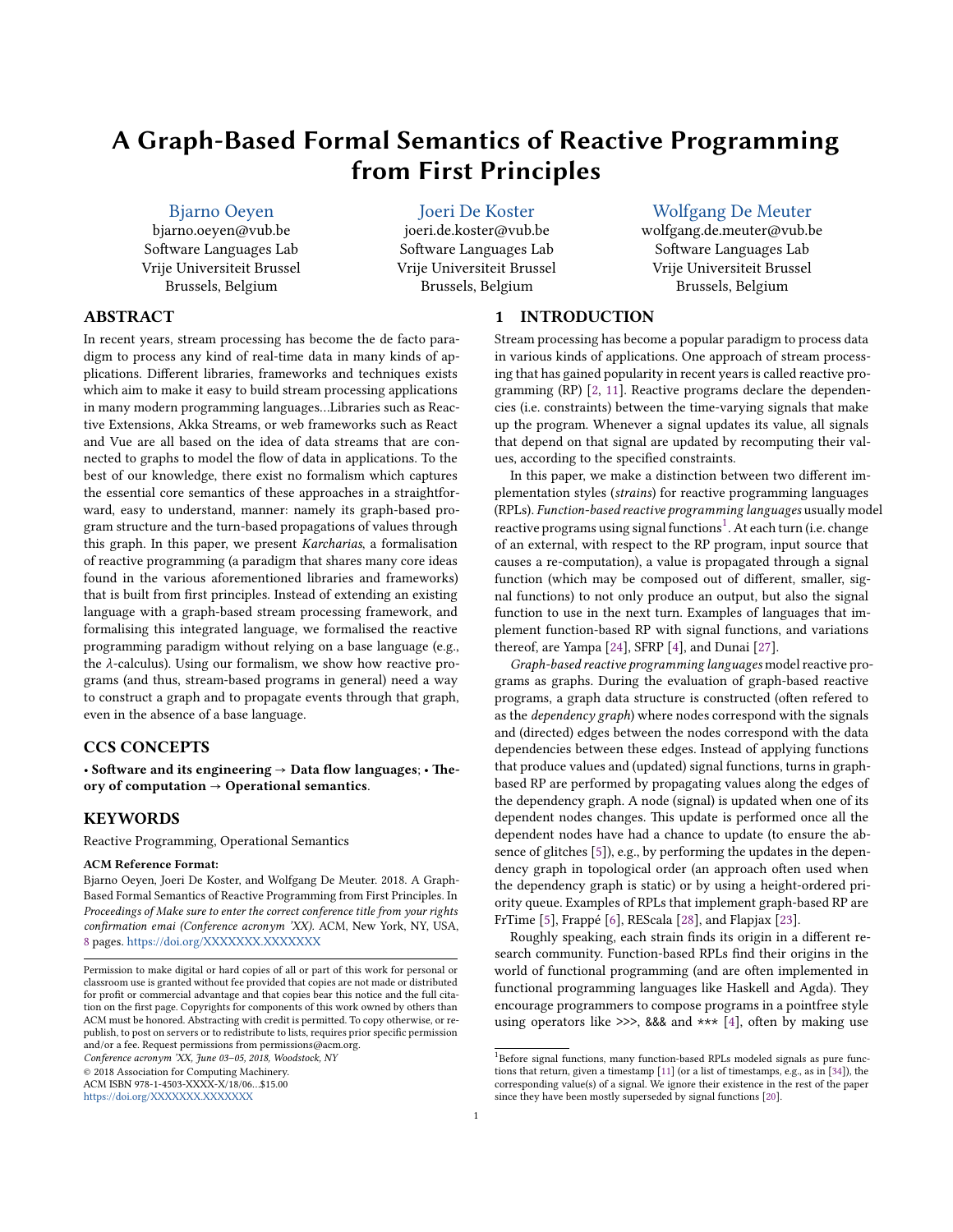<span id="page-1-0"></span>Conference acronym 'XX, June 03-05, 2018, Woodstock, NY Bjarno Oeyen, Joeri De Koster, and Wolfgang De Meuter



**Figure 1: Simple graph-based reactive program visualised as a Directed Acyclic Graph (DAG).**

of arrows [\[14\]](#page-6-11). Research has been focused on supporting higherorder reconfigurations of RP programs (via so-called switch operators, of which there usually exist multiple with subtle differences in semantics), and using type systems to statically verify (e.g.,) liveness [\[1](#page-6-12), [30\]](#page-6-13). On the other hand, graph-based RPLs often find their origins in object-oriented programming (e.g., in Scala[[21\]](#page-6-14)). Research on graph-based RPLs has been focused on efficiency (e.g., Emfrp[[29](#page-6-15)], REScala [\[10\]](#page-6-16), and ReactiFi[[32\]](#page-6-17)), integrating reactive code with imperative code (e.g., FrTime [\[15\]](#page-6-18), and Stella [\[9\]](#page-6-19)) and making RP work for distributed applications (e.g., XFRP[[31\]](#page-6-20), and AmbientTalk/R [\[3\]](#page-6-21)). Of course, there exists research that aims to enhance function-based RPLs on similar fronts, although from a much more theoretical perspective [\[19,](#page-6-22) [35](#page-6-23), [36\]](#page-7-1).

In this paper, we aim to formalise graph-based reactive programming from a first principle approach. We do this by formalising Haai, a paradigmatically pure graph-based RPL. Unlike many other RPLs, Haai programs are constructed without relying on nonreactive base language. In other words, Haai does not have functions, only reactors (first-class graphs that describe (a part of) a reactive program). Therefore, Haai lacks the notion of lifting.

Our formalisation of Haai, which we have named *Karcharias*, provides an intuitive understanding of graph-based RP. The smallstep semantics provide a clear formalisation of how RP programs operate over time (e.g., by recomputing the program with respect to some *current* values). By formalising reactive programs as graphs where nodes have values that change over time, it is easier to reason about the memory allocation and consumption behaviour of RP programs, compared to most formalisations of function-based RPLs [\[16](#page-6-24)[–18\]](#page-6-25) which often relies on recursion and various memoryintensive operations to model the time-varying nature of signals.

## **2 A BRIEF INTRODUCTION TO HAAI**

We first present a brief informal overview of Haai, the reactive programing language which we have based our formalisation on. Inspired by Lisp and Scheme, Haai uses s-expression syntax to denote *reactors*. Reactors are the core abstraction of Haai, they describe the structure of a reactive program. For example, the reactive program

(**defr** (sum-and-product x y) (**out** (+ x y)  $(* x y)))$ 

defines a reactor (as a DAG, see Figure [1](#page-1-0)) that computes both the sum and product of two numbers and "returns" both of them (out is a special syntactic construct used to define multiple sink nodes; it is similar to values in Scheme). Instead of applying a procedure or a function as in non-reactive languages, reactors in Haai are *deployed* (i.e. instantiated) on signals whose value may change over time. We call an instantiation of reactor a *deployment*. For example, assuming that there are two signals time and velocity, the sum-and-product reactor can be deployed as (sum-and-product time velocity). This produces two new signals, containing respectively the sum and product of the two inputs, which will be updated whenever either time or velocity (or both) changes. The exact approach taken to update signals in an efficient manner is out of the scope of this paper.

Haai is a higher-order reactive language which allows dynamic reconfigurations of the dependency graph, without the need for carefully-designed switching operators. For example, in

$$
(\text{defr (twice } r x))
$$

 $(r (r x))$ 

a higher-order reactor is defined which deploys a reactor given as input twice, connecting the sinks of one deployment to the sources of the second. As reactors are first-class values, a signal can carry them as their current value. For example, the expression (**if** (even? time) + -) corresponds with a signal whose value is either the + reactor or the - reactor, depending on whether time is even or odd. In other words, deployments of higher-order reactors contain holes which, at run-time, are filled in with the deployment of the reactor carried by the operator signal.

Deployments in Haai are disabled if they are not in use, which happens if the operator signal carries a different reactor w.r.t. a previous turn. Deployments are thus re-enabled when the operator signal carries the same reactor again. We call this kind of semantics *toggle semantics*.

Finally, Haai has support for anonymous reactors. For example,

```
(defr (make-twice r)
 (rho (x)
   (r (r x))))
```
uses the rho syntactic form to create an anymous reactor. Reactors employ lexical scoping. In other words, the two occurrences of r in  $(r (r x))$  refer to the signal node r as defined in the first line. When the anonymous reactor is deployed, both rs refer to the r signal from its lexical scope. We call these reactors with lexical scope *captures* as they capture the signals from their environment (captures are similar to closures in non-reactive languages).

This concludes our brief overview of Haai. We refer to earlier work on Haai for more details about the language: e.g., the ability to recursively generate reactive programs is discussed in[[25](#page-6-26)] and state management with deployments is discussed in [\[26](#page-6-27)].

#### **3 OPERATIONAL SEMANTICS**

This section presents the small-step operational semantics of graph-based reactive programming. An implementation of these semantics, using PLT Redex [\[12\]](#page-6-28), can be found online<sup>[2](#page-1-1)</sup>.

#### <span id="page-1-2"></span>**3.1 Syntax**

Figure [2](#page-2-0) presents an overview of the syntax of Karcharias. In Karcharias, a reactive program  $(p)$  consists of a set of reactor definitions. Each reactor definition gives a name to a graph. In graphbased reactive programs, the order of the connections in the graph matters. Inspired by A-Normal Form[[13\]](#page-6-29), we encode reactors (i.e.

<span id="page-1-1"></span><sup>2</sup> <https://gitlab.soft.vub.ac.be/boeyen/karcharias/>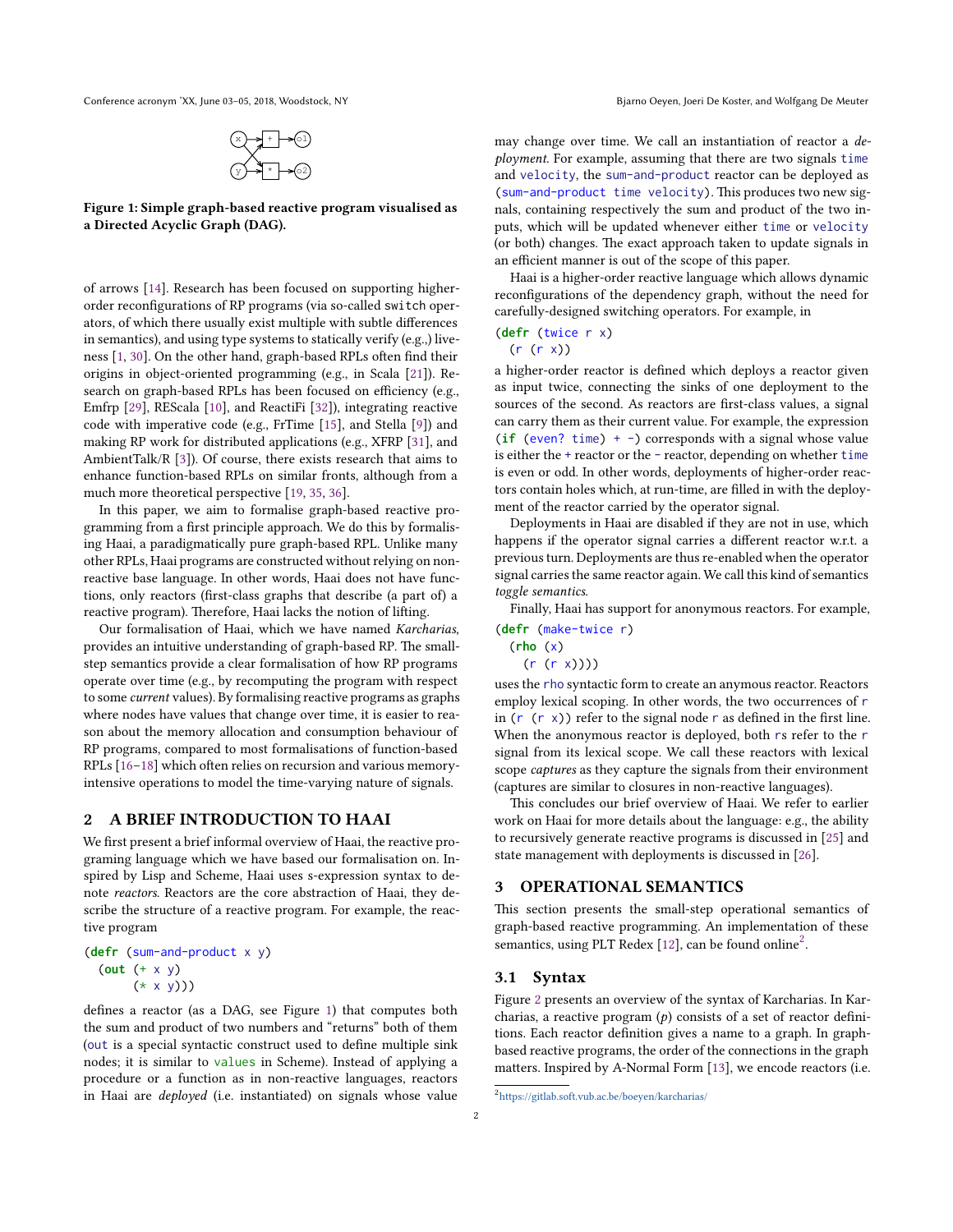<span id="page-2-0"></span>A Graph-Based Formal Semantics of Reactive Programming from First Principles Conference acronym 'XX, June 03–05, 2018, Woodstock, NY

| $p \in Program$                                                                                                                    |    | R                                  |
|------------------------------------------------------------------------------------------------------------------------------------|----|------------------------------------|
| $r \in R \subseteq$ Reactor                                                                                                        |    | $\mathcal{R}(x,N)$                 |
| $n \in N \subseteq$ Node                                                                                                           | ∷≕ | $(\overline{i}, nt, \overline{o})$ |
| $i \in$ Input Port                                                                                                                 | ∷≕ | $x \mid v$                         |
| $nt \in Node$ Type                                                                                                                 | ≔  | RHO(N)                             |
|                                                                                                                                    |    | DEPLOY                             |
| $o \in$ Output Port                                                                                                                |    | x                                  |
| $x \in X \subseteq \mathbf{Name}$                                                                                                  |    |                                    |
| $\{in_{i,j}, out_{i,j} \mid \forall i \in \mathbb{N}^+, \forall j \in \mathbb{N}\}\subseteq X$<br>$v \in V \subseteq$ Domain Value |    |                                    |
|                                                                                                                                    |    |                                    |

#### **Figure 2: Syntax of Karcharias.**

DAGs) as a set of nodes  $(N)$  where each node is a triple containing the inputs (either names refering to signals defined in the lexical environment or defined locally by another node, or constant values that are  $\in V^3$  $\in V^3$ ), the type of the node *nt*, and the outputs (which are the names to define new signals with).

The reactive program in Figure [1](#page-1-0) can be modelled as only two nodes: one for each deployment expression  $((\lceil +, in_{1,0}, in_{2,0} \rceil, \mathcal{DEPLOY}, \lceil out_{1,0} \rceil)$  and  $([1, in_{1,0}, in_{2,0}],$   $\mathcal{DEPLOY}, [out_{2,0}]))$ . The names  $in_{i,j}$  and  $out_{i,j}$  are special as they denote the input and output signals of reactors: the first index denotes the index of the source or sink signal (1-based indexing), and the second index denotes the scoping level (similar to De Bruijn Indices which were originally invented for $\lambda$ -calculi [[8\]](#page-6-30); using 0-based indexing) in case of nested reactor definitions (without nested reactor definitions or lexical scoping there is no need for the second index). Note that the operator itself is one of the inputs of the *DEPLOY* , in order to support dynamic reactive programs (programs whose dependency graph can change at run-time).

There are two supported node types  $(nt)$  in Karcharias. The aforementioned *DEPLOY* nodes denote deployments of DAGs (i.e. holes in one graph that have to be filled in, at run-time, by another DAG). *RHO*(N) nodes denotes in-line DAG (reactor) definitions that have access to their lexical scope. I.e. a signal defined in the right-hand side of a node *n* is also accessible by the  $\mathcal{RHO}(N)$ s of the same reactor. To disambiguate between the source signals of the nested and the surrounding DAGs, the source signal accessible as  $in_{1,0}$  in the surrounding DAG is accessible as  $in_{1,1}$  in the nested DAG. The same applies to sink signals ( $out_{1,0}$  becomes  $out_{1,1}$  in the nested DAG).

In the rest of the paper, we assume that programs are wellformed: we assume that the inputs and outputs are correct for ev-ery node<sup>[4](#page-2-2)</sup>, that reactors are acyclic, that there are no free variables (except for globally-defined signals and operators such as time and +, which are discussed later), and that each reactor has at least one sink node (i.e.  $out_{1,0}$  has to be defined in every  $\mathcal{R}(x, N)$ ).

#### <span id="page-2-3"></span>**3.2 Semantic Entities**

Reactive programs in Karcharias are executed in turns. In each turn, the values of a certain set of output signals are computed in terms of the values of certain external time-varying signals (such as time). We first explain the intra-turn semantics in Sections [3.2](#page-2-3)

<span id="page-2-4"></span>

#### **Figure 3: The semantic entities of Karcharias used in the operational semantics.**

to [3.4,](#page-3-0) and later use the intra-turn semantics to define in the interturn semantics in Section [3.5](#page-5-0).

The semantic entities needed to express the intra-turn semantics are shown in Figure [3](#page-2-4). Remember that, at run-time, a reactive program (i.e. a **capture**) is instantiated into a number of **deployments**, which has (usually) created new **signals**. These signals can then produce values in every turn. We describe these semantic entities in order, before discussing the **configurations** and the **primitive operations**.

3.2.1 Captures. Captures are represented as a tuple containing a unique identifier  $\iota_c$ , a set of nodes N, and a lexical environment  $\Sigma$ , which contains the bindings for the captures signals. Named reactors (those defined in  $p$ ) have, among other entities, the external signals (such as time) in scope. We will explain this in further detail in Section [3.3.](#page-3-1)

3.2.2 Deployments. Deployments are represented by two seperate entities: a deployment wiring, and a deployment snapshot. Information about the structure of the reactive program's dependency graph is maintained in a deployment wiring. Each wiring consist of an unique identifier  $\iota_d$  (which identifies the deployment), a set of uninstantiated nodes  $N$  and a signal environment Σ. Information about the current values of the signals of a deployment are stored in a deployment snapshot. Each snapshot consist of a unique identifier  $\iota_d$  (which is always shared with a deployment wiring) and a signal environment Σ. In Section [3.4,](#page-3-0) we will describe the reduction rules that operate on these wirings (i.e. to go from a set of nodes  $N$  to a signal environment  $\Sigma$ ) and snapshots (i.e. to convert the signal environment  $\Sigma$  into a value environment  $E$ ). The main idea here is that the deployment wirings can be retained across turns as they represent the structure of the dependency graph, independent of the values of the time-varying values.

When the program is running, the *DEPLOY* nodes will need to be replaced with instantiated deployments. To avoid needlessly re-creating parts of the dependency graph, it is important that the deployments that have filled in the holes introduced *DEPLOY* are kept in-between turns. Thus, every instantiated deployment node is represented by a branching points from  $I<sub>b</sub>$ , and all information regarding the location is stored in  $D$  (a toggle environment).

3.2.3 Signals. There are four types of signals in Karcharias. 1)  $v$ signals are constant signals whose value never changes over time, which does not only include the domain values from Section [3.1](#page-1-2),

<span id="page-2-1"></span> $^3$  Our formalisation is agnostic to the types of the domain (base) values. One can think of  $V$  as being the set of numbers, booleans, strings...

<span id="page-2-2"></span><sup>4</sup>At least one input (the operator) and one output for each *DEPLOY* . All captured signals of N in  $\mathcal{RHO}$  are present in the inputs of the nodes, and exactly one output (of which the capture will be stored).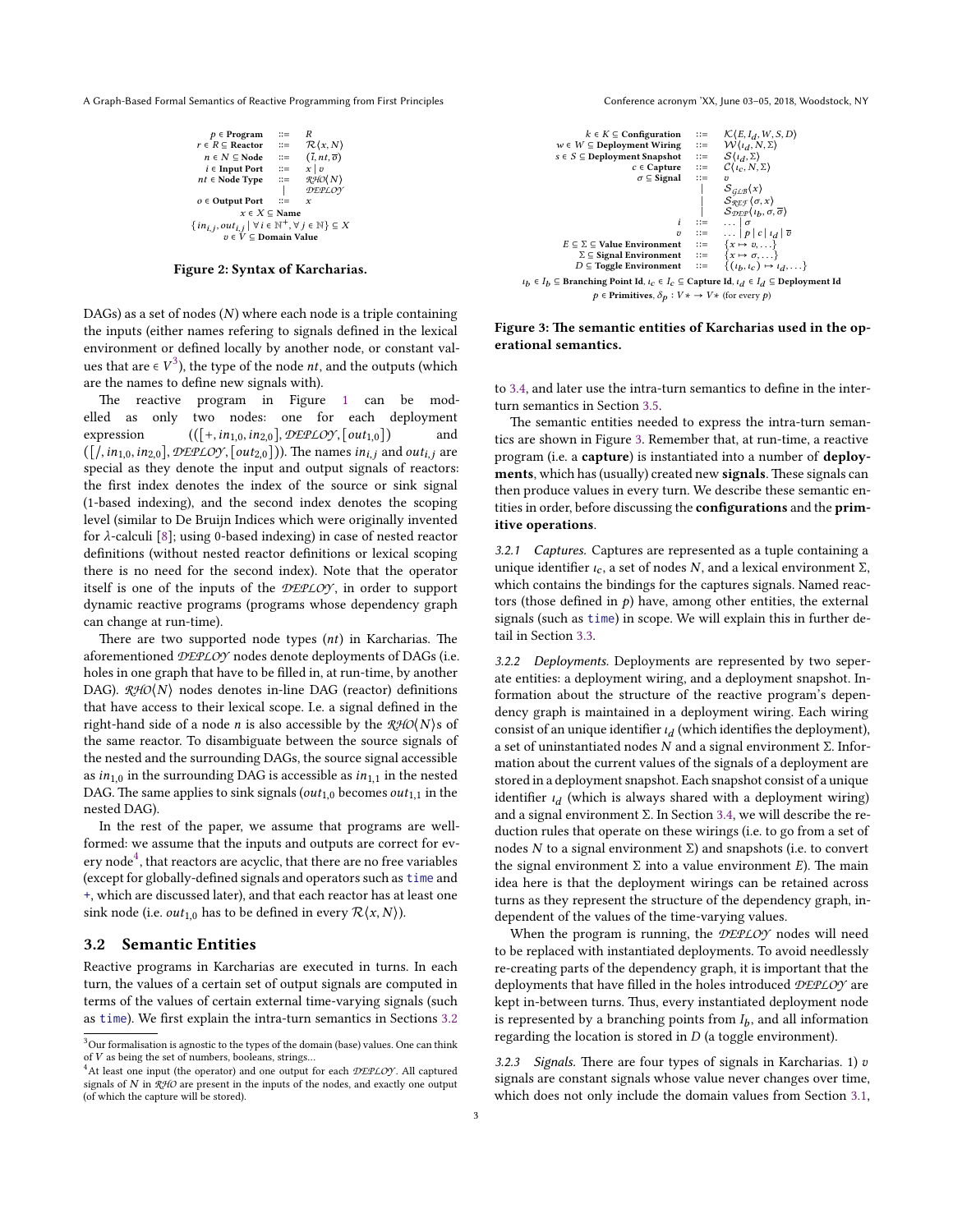but also primitive operation objects (see Section [3.2.5](#page-3-2)), captures, deployment identifiers  $(l_d)$  as well as sequences of values (which is used to represent the sink values of any of the primitive operations). 2)  $S_{G\text{L}B}(x)$  signals are references to external signals, whose current value is stored in the configuration. 3)  $S_{\mathcal{R}E\mathcal{F}}(\sigma, x)$  references a signal with a particular name (second element) as stored in a deployment's (first element $^5$  $^5$ ) signal environment. 4) And finally,  $\mathcal{S}_{\mathcal{D}\mathcal{E}\mathcal{P}}(t_b,\sigma,\overline{\sigma})$  corresponds with an (internal) signal that represents the creation of a new deployment (the  $\iota_b$  represents a unique identifier for every branching point,  $\sigma$  represents the operator signal, and  $\bar{\sigma}$  the operand signals).

3.2.4 Configurations. The state of a turn of a reactive program is thus modelled as a configuration  $k$  which consists of a value environment  $E$  containing the values of the external signals, a set of deployment identifiers that are active in the current turn  $I_d$  (i.e. to model toggle semantics), a set of deployment wirings  $W$ , a set of deployment snapshots  $S$  (of the active deployments) and a toggle environment  $\overline{D}$  (which stores, for every branching point  $\iota_b$  the captures, as identified by  $\iota_c$  that it has already instantiated into a deployment  $\iota_d$ ).

<span id="page-3-2"></span>3.2.5 Primitive Operations. Finally, we assume a set of primitives that are available to the operational semantics. Every primitive (denoted as a  $p$ ), has a corresponding function  $\delta_p$ . We assume that every  $\delta_p$  is total (w.r.t. the values  $\in V$ ).

#### <span id="page-3-1"></span>**3.3 Initial Configuration**

Figure [4](#page-4-0) shows how the initial configuration is constructed, given a reactive program  $p$ . The initial configuration  $k_{init}$  contains an initial wiring in  $W_{init}$  that deploys the main reactor (as defined in  $p$ ) to bootstrap the reactive program. It also contains a value environment, which contains the bindings for the captures for the reactors defined in  $p$  (these are created by applying the function ntoc on each  $N_i$ ), as well as the initial values of the external signals (such as time, …). The mechanism that determines the later values will be defined later as described in Section [3.5](#page-5-0).

In the definition of  $W_{init}$  and ntoc an initial signal environment  $\Sigma_{init}$  is used. This environment contains bindings for: 1) The primitive operations. To disambiguate between the symbol + and the object representing its computation, the latter is typeset as  $\pm\pm$ . We only provide +, but this set can easily be extended with more. 2) The primitive reactors in  $p$  (binding their name to an  $S_{GLB}$ . And 3) the external time-varying signals. Similar to the primitive operations, we only assume the existence of time. However, this can also easily be extended.

#### <span id="page-3-0"></span>**3.4 Reduction Rules**

After having presented the syntax and the semantic entities, we present the small-step operational intra-turn semantics. We make a distinction between two types of rules: wiring rules (or w-rules for short) that reconfigure the dependency graph and snapshot rules (or s-rules for short) that determine the values of the signals in a deployment during a given turn. Semantically, both kinds of rules can be executed non-deterministically in different regions of the reactive programs graph. Thus, there is only one reduction relation describing the intra-turn semantics  $(\rightarrow_k)$ . However, as most w-rules only operate on  $W$  objects, and a large part of the s-rules only on S objects: we define two helper reduction relations ( $\rightarrow_w$ and  $\rightarrow$  s) that operate only on a single W or S object.

3.4.1 Wiring Rules. The reduction rules that perform wiring-level operations are presented in Figure [5.](#page-4-1) In short, the goal of these rules is to go from a set of nodes ( $N$ ) to a signal environment ( $\Sigma$ ) containing all the signals available to a deployment of a capture.

The W-REF rule replaces one of the named inputs of a node (lefthand side) with the actual signal as stored in Σ. This rule ensures that all the other rules can operate with only signals (including constant signals) as inputs..

The purpose of the W-DEPLOY rule is to create a hole that will be filled in by the s-rules with the actual deployment. In summary, w-DEPLOY makes the following changes to  $\Sigma$ . First, it binds  $S_{\text{DEP}}(t_b, \sigma, \overline{\sigma})$  to a unique name x. This x will be reduced, by the s-rules, into a  $\iota_d$ . The  $\iota_b$  uniquely identifies the hole. And secondly, for every output  $o_i$  in  $\overline{o}$ ,  $o_i$  will be bound to  $\mathcal{S}_{\mathcal{R}\mathcal{E}\mathcal{F}}\langle \mathcal{S}_{\mathcal{R}\mathcal{E}\mathcal{F}}\langle \iota_d, x \rangle$ ,  $out_{i,0}$ ). The inner  $\mathcal{S}_{\mathcal{R}\mathcal{E}\mathcal{F}}$  will later be reduced to the  $\iota_d$  that the  $S_{\mathcal{DEP}}$  bound to *x* reduces to, and the outer  $S_{\mathcal{RFP}}$ will then be reduced into the correct outgoing (sink) value of that deployment.

The w-RHO rule creates a new capture (with a fresh, unique,  $\iota_c$ ) that contains the current environment (with bindings for the signals that  $N$  depends on). To let the nested DAGs have access to the sources and sinks of the surrounding environment, the w-Rho rule renames all input and output signals in  $\Sigma$  by incrementing its second index (which denotes the nesting level).

Finally, the w-congruence rule connects the local w-rules ( $\rightarrow$ <sub>w</sub>) to the global reduction relation ( $\rightarrow$ <sub>k</sub>). This is the only global w-rule as the purpose of the w-rules is to configure the dependency graph without using the *current* values of any signals, and that no w-rule needs to interact with another deployment. Thus, there is no need for other global w-rules.

3.4.2 Snapshot Rules. Figure [6](#page-4-2) shows the snapshot reduction rules. These rules describe how a signal environment of a deployment is reduced into a value environment. Most of these rules make use of  $\mathcal E$  which defines an evaluation context for signal environments. I.e. the reduction rules listed in Figure [6](#page-4-2) are performing a kind of *graph reduction*. The evaluation context  $\mathcal E$  therefore looks for a (sub)expression for a signal present in  $\Sigma$  which can then be reduced using the s-rules.

The s-self-REF rule replaces a  $S_{\mathcal{R} \to \mathcal{F}}$  refering to a local name with the result of looking up that name in its own environment (only if it is a value, and not a yet-to-be-reduced signal).

The s-DEPLOY-PRIMITIVE and S-TUPLE-REF rules are used for the primitive operations. The functions that model the primitive operations (i.e. the  $\delta_p$  functions) always return multiple values. Thus the s-DEPLOY-PRIMITIVE rule produces a list of values ( $\in V*$ ) and, the stuple-Ref is therefore used to get a value from the list (depending on the index *i* of  $out_{i,0}$ ).

Similar to w-congRuence, the s-congRuence rule connects the local s-rules to the global reduction relation  $\rightarrow_k$ .

<span id="page-3-3"></span> $^{5}$  This is also encoded as a signal to support higher-order deployments: i.e. the deployment (in which a named signal is referenced by) can be time-varying.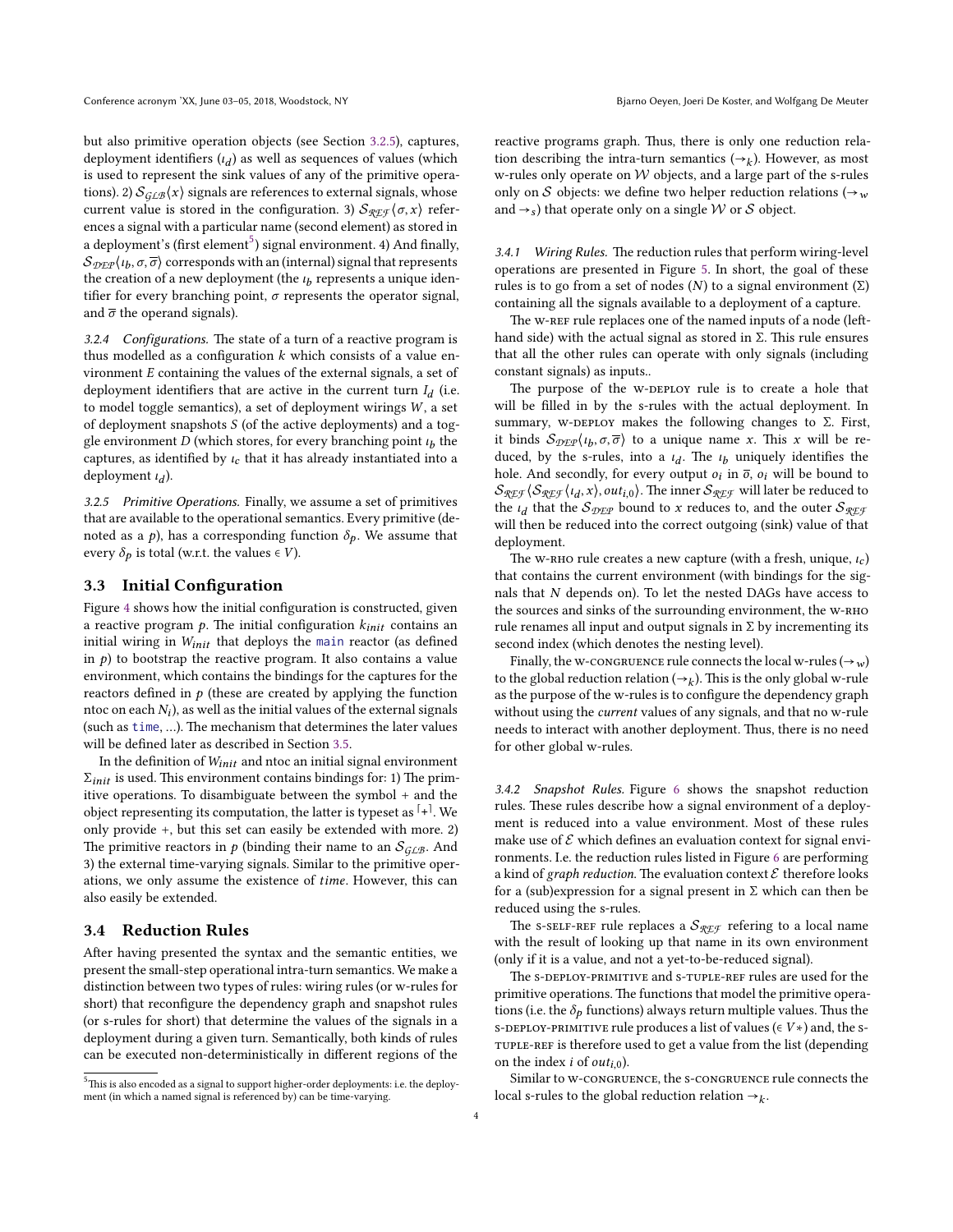<span id="page-4-0"></span>A Graph-Based Formal Semantics of Reactive Programming from First Principles Conference acronym 'XX, June 03–05, 2018, Woodstock, NY

Given  $p = \{ \mathcal{R}(x_1, N_1), \ldots, \mathcal{R}(x_{|p|}, N_{|p|}) \}$  (|p| is the total number of user-defined reactor definitions):  $k_{init} = \mathcal{K}\{E_{init}, \{i_{d,main}\}, \hat{W}_{init}, \emptyset, \emptyset\}$ <br>  $E_{init} = \{X_i \mapsto \text{ntoc}(N_i) \mid \forall i \in [1..|p|]\} \cup \{time \mapsto 0, ...\}$ <br>  $W_{init} = \{W\{i_{d,main}, \{(\text{main}\}, \text{DEPLOY}, \{\text{out}_{(i,0)} \mid \forall i \in [1..|\text{o}|\text{main}]\}), \Sigma_{init}\}\}$ 

 $\Sigma_{init}$  = {+  $\mapsto$   $|$ + $|$ ,...}  $\cup$  { $x_i \mapsto S_{\mathcal{GLB}}(x_i)$  |  $\forall i \in [1..|p|]$ }  $\cup$  {time  $\mapsto S_{\mathcal{GLB}}(time)$ ,...}

Where  $|o|_{main}$  is the number of outputs defined in the main reactor in p, and ntoc(N) =  $C(t_c, N, \Sigma_{init})$  (where  $t_c$  fresh)

#### **Figure 4: Initial configuration, given a reactive program .**

(s-self-Ref)

 $\Sigma = \mathcal{E} \big[ \mathcal{S}_{\mathcal{R} \mathcal{L} \mathcal{F}} \big( \iota_d, x \big) \big]$   $v = \Sigma(x)$  $S\langle i_d, \Sigma \rangle \rightarrow_S S\langle i_d, \mathcal{E}[v] \rangle$ 

#### Local Wiring Rules  $(\rightarrow_w)$ :

<span id="page-4-1"></span>
$$
\begin{aligned}\n &\text{(W-REF)}\\ \mathcal{W}\{l_d, \{\{\bar{i}_l\}_{\bar{s}}\left[\bar{x}_l\right]\}_{\bar{s}}\bar{i}_r, nt, \bar{o}\} \cup N, \Sigma\} \\
&\rightarrow_{w} \mathcal{W}\{l_d, \{\{\bar{i}_l\}_{\bar{s}}\left[\Sigma(x)\right]\}_{\bar{s}}\bar{i}_r, nt, \bar{o}\} \cup N, \Sigma\} \\
&\rightarrow_{w} \mathcal{W}\{l_d, \{\{\bar{i}_l\}_{\bar{s}}\left[\Sigma(x)\right]\}_{\bar{s}}\bar{i}_r, nt, \bar{o}\} \} \cup N, \Sigma\n \end{aligned}
$$
\n
$$
\begin{aligned}\n &\text{SDEPLOY}\n &\rightarrow_{w} \mathcal{S}_{\mathcal{D}\mathcal{L}\mathcal{P}}\{l_b, \sigma, \bar{\sigma}\}\left[\left[\sigma_i \mapsto \mathcal{S}_{\mathcal{R}\mathcal{L}\mathcal{F}}\left(l_d, x\right), out_{i,0}\right] \mid \forall i \in [1..|\bar{o}]\right]\n \end{aligned}
$$
\n
$$
\begin{aligned}\n &\text{(W-RHO)}\\ \n &\text{(w-RHO)}\\ \n &\text{(w-RHO)}\\ \n &\text{(w-RHO)}\\ \n &\text{(w-RHO)}\\ \n &\text{(w-RHO)}\\ \n &\text{(w-RHO)}\\ \n &\text{(w-RHO)}\\ \n &\text{(w-RHO)}\\ \n &\text{(w-RHO)}\\ \n &\text{(w-RHO)}\\ \n &\text{(w,RHO)}\\ \n &\text{(w,RHO)}\\ \n &\text{(w,RHO)}\\ \n &\text{(w,RHO)}\\ \n &\text{(w,RHO)}\\ \n &\text{(w,RHO)}\\ \n &\text{(w,RHO)}\\ \n &\text{(w,RHO)}\\ \n &\text{(w,RHO)}\\ \n &\text{(w,RHO)}\\ \n &\text{(w,RHO)}\\ \n &\text{(w,RHO)}\\ \n &\text{(w,RHO)}\\ \n &\text{(w,RHO)}\\ \n &\text{(w,RHO)}\\ \n &\text{(w,RHO)}\\ \n &\text{(w,RHO)}\\ \n &\text{(w,RHO)}\\ \n &\text{(w,RHO)}\\ \n &\text{(w,RHO)}\\ \n &\
$$

(w-congRuence) ′

 $(w<sub>0</sub>)$ 

Σ ′

 $w \rightarrow w w$  $\mathcal{K}\langle E, I_d, \{w\} \cup W, S, D\rangle \rightarrow_k \mathcal{K}\langle E, I_d, \{w'\}\cup W, S, D\rangle$ 

#### **Figure 5: Wiring (graph construction) rules of Karcharias. The** § **symbol denotes concatenation.**

In the presence of toggle semantics, deployments can only be activated (i.e. creating an  $S$  from a  $W$ ) if and only if the corresponding W is complete (i.e. its signal environment  $\Sigma$  has been fully populated, which is the case once  $N$  is empty) and the deployment is supposed to be active in the current turn. The S-ACTIVATE rule does exactly that: when  $\iota_d \in I_d$  (the set of active deployments), and no existing  $S$  exists for  $i_d$  (in the current turn), a new  $S$  is created and added to  $S$  if the corresponding  $W$  is complete. Note that it is impossible for a  $\iota_d$  to be in  $I_d$  without there being a corresponding  ${\mathcal W}$ (see the description of the s-DEPLOY-NEW and s-DEPLOY-EXISTING rules).

The s-REF rule (the global counterpart of s-SELF-REF) replaces a  $S_{\mathcal{R}E\mathcal{F}}$  with a value from a different deployment.

The s-GLOBAL rule replaces a  $\mathcal{S}_{G\perp B}$  with its value as stored in E. The s-DEPLOY-NEW is the most important rule of our formalisation. Its purpose is to deploy: i.e. create a new W for a  $S_{\text{DEP}}$  that is present in a signal. It does so by first checking if the capture has already been deployed earlier for the same branching point (i.e.  $(\iota_b, \iota_c) \in \text{dom}(D)$ ). If so, the s-DEPLOY-EXISTING rule will be used instead (which is explained next). If not, it is going to extend the lexical environment stored in the capture with bindings for the source signals as present in  $\mathcal{S}_{\mathcal{DEP}}$  and then use it to create a W for that deployment.  $D$  is also updated to remember the deployment.

The final rule is the s-DEPLOY-EXISTING which is used if there exists already a deployment given the branching point and capture

#### **Evaluation Contexts:**

<span id="page-4-2"></span>
$$
\mathcal{E}_{\sigma} \quad := \quad \left\{ \begin{array}{ll} x \mapsto \mathcal{E}_{\sigma} \} \cup \Sigma \\ \vdots \\ \Box \quad \Box \quad \mathcal{E}_{\mathcal{R} \mathcal{F}}(\mathcal{E}_{\sigma}, x) \\ \varphi_{\mathcal{S} \mathcal{F} \mathcal{F}}(\mathcal{E}_{\sigma}, x) \\ \varphi_{\mathcal{D} \mathcal{F}}(t_b, \mathcal{E}_{\sigma}, \overline{\sigma}) \\ \varphi_{\mathcal{D} \mathcal{F}}(t_b, p, \overline{\sigma} \S [\mathcal{E}_{\sigma}] \S \overline{\sigma}) \end{array} \right.
$$

**Local Snapshot Rules (**→ **):**

$$
(\text{S-DEPLOY-PRIMITIVE})\nS\langle\iota_d, \mathcal{E}[\mathcal{S_{DEP}}(\iota_b, p, \overline{v})]\rangle\n\rightarrow_S \mathcal{S}\langle\iota_d, \mathcal{E}[\delta_P(\overline{v})]\rangle
$$

$$
(S-TUPLE-REF)
$$
  
\n
$$
S\{t_d, \mathcal{E}[S_{\mathcal{R}\mathcal{F}\mathcal{F}}(\overline{v}, out_{(0,i)})]\}\
$$
  
\n
$$
\rightarrow_S S\{t_d, \mathcal{E}[v_i]\}\
$$
  
\nGlobal Rules ( $\rightarrow$ ):

$$
(s\text{-congruence}) \qquad (s\text{-}\arctan F)
$$
\n
$$
W(t_d, \varnothing, \Sigma) \in W \qquad t_d \in I_d
$$
\n
$$
\frac{s \rightarrow s}{\mathcal{K}(E, I_d, W, \{s\} \cup S, D)}
$$
\n
$$
\rightarrow_k \mathcal{K}(E, I_d, W, \{s'\} \cup S, D)
$$
\n
$$
(\text{S-REF})
$$
\n
$$
\frac{\Sigma = \mathcal{E}[S_{\mathcal{R}} \mathcal{F}(t_d', x)]}{\mathcal{K}(E, I_d, W, \{s'(1 \cup S, D)\} \cup S, D)}
$$
\n
$$
= \frac{\Sigma = \mathcal{E}[S_{\mathcal{R}} \mathcal{F}(t_d', x)]}{\mathcal{K}(E, I_d, W, \{s(t_d, \Sigma), S(t_d', \Sigma')\} \cup S, D)}
$$
\n
$$
\rightarrow_k \mathcal{K}(E, I_d, W, \{s(t_d, \Sigma), S(t_d', \Sigma')\} \cup S, D)
$$
\n
$$
= \frac{\Sigma = \mathcal{E}[S_{\mathcal{R}} \mathcal{F}(x_d, X)]}{\mathcal{K}(E, I_d, W, \{s(t_d, \Sigma'), S(t_d', \Sigma')\} \cup S, D)}
$$
\n
$$
(s\text{-}\text{CDBAL})
$$
\n
$$
\frac{\Sigma = \mathcal{E}[S_{\mathcal{G}} \mathcal{B}(x)]}{\mathcal{K}(E, I_d, W, \{s(t_d, \Sigma)\} \cup S, D)}
$$
\n
$$
\rightarrow_k \mathcal{K}(E, I_d, W, \{s(t_d, \Sigma')\} \cup S, D)
$$
\n
$$
(s\text{-}\text{DEPLOY-NEW})
$$
\n
$$
\Sigma = \mathcal{E}[S_{\mathcal{D}} \mathcal{E}(w), C(t_c, N, \Sigma_c), \overline{\sigma})] \qquad (t_b, t_c) \notin \text{dom}(D) \qquad t'_d \text{ fresh}
$$
\n
$$
w = \mathcal{W}(t'_d, N, \Sigma_c \left[ in_{i,0} \rightarrow \sigma_i \mid \forall i \in [1..|\overline{\sigma}|]) \right) \qquad \Sigma' = \mathcal{E}[t_d]
$$
\n
$$
\frac{\mathcal{K}(E, I_d, W, \{s(t_d, \
$$

#### **Figure 6: Snapshot reduction (propagation) rules of Karcharias.**

stored in the operator position. Instead of allocating a new deployment, it looks up the old deployment  $\iota_d$ . The old wiring and any accumulated state will thus be reused.

In these last two rules, we show that deployments are instantiated with the argument signals  $(\overline{\sigma})$  and not the *current* values of these signals. This mechanism ensures that in a next turn, no additional work is necessary to ensure that a deployment is reacting to the correct values, as in the new turn the lookup is performed again if the deployment is active. Note that this is not the case for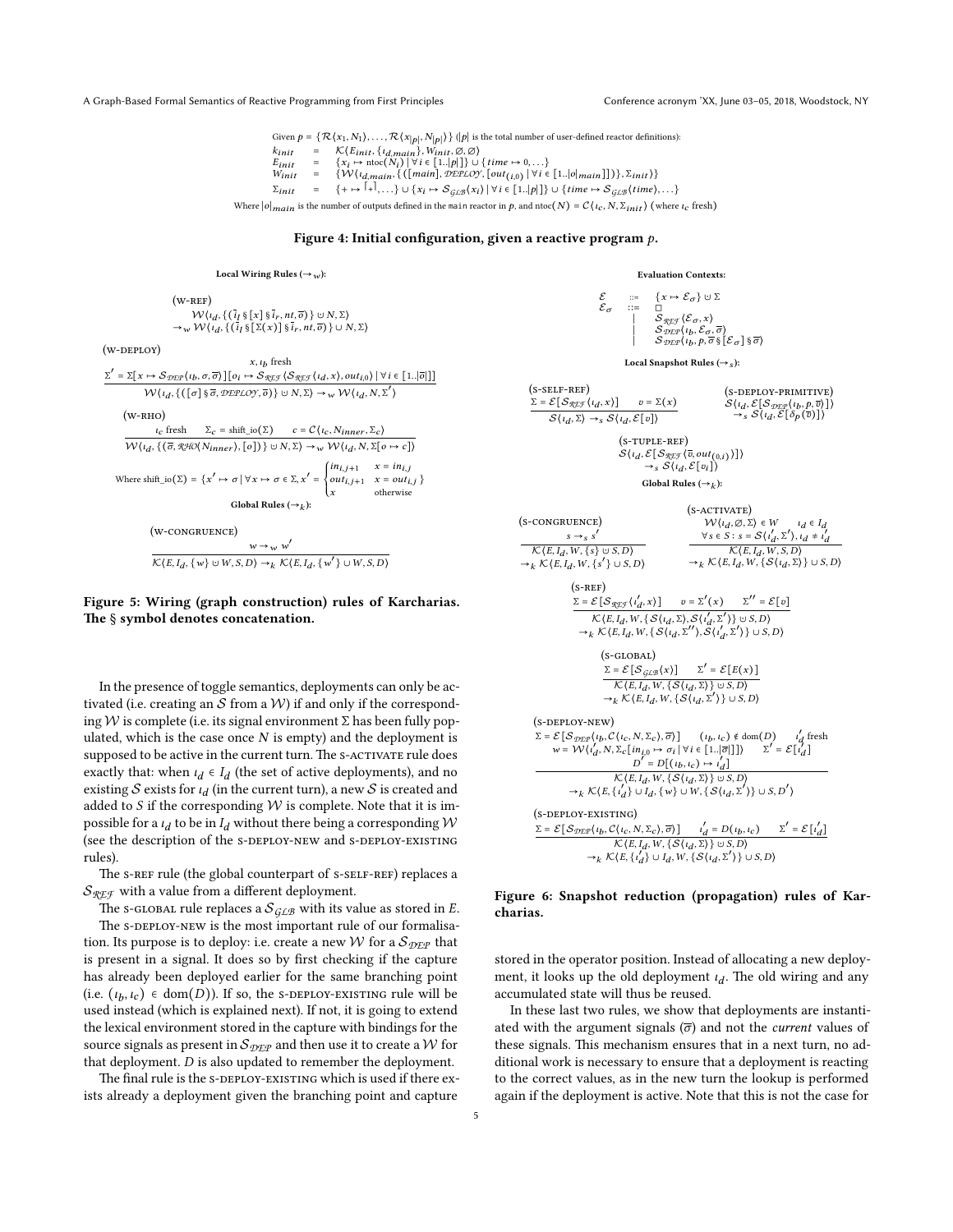<span id="page-5-1"></span>Conference acronym 'XX, June 03-05, 2018, Woodstock, NY Bjarno Oeyen, Joeri De Koster, and Wolfgang De Meuter



**Figure 7: The Inter-Turn Semantics of Karcharias.**

primitive operators (using s-DEPLOY-PRIMITIVE and S-TUPLE-REF) as primitive deployments do not create new Ws.

#### <span id="page-5-0"></span>**3.5 Inter-Turn Semantics**

We now focus our attention to the inter-turn semantics. In short, the inter-turn semantics describe how the values of the external source signals are supplied and consequently used by the intraturn semantics to reduce a configuration to one where all deployments  $\in I_d$  have a corresponding S that whose signal environments contain only values.

The inter-turn semantics are presented in Figure [7](#page-5-1) as an extension to our current formalisation. We first define an inter-turn configuration which contains all the *future* values of the time-varying signals ( $\tau$ ), and an intra-turn configuration<sup>[6](#page-5-2)</sup>. Furthermore, we define  $\widetilde{K}$  as the set of complete configurations, these are configurations in which all deployments snapshots in  $I_d$  have been activated and whose signal environment contains only values. Assuming that a configuration does not get stuck prematurily, this is the case when a *k* is irreducible by  $\rightarrow$ <sub>*k*</sub>. Run-time errors (such as update errors, type errors, arity errors…) are currently not detected in our formalisation.

Just as with the intra-turn semantics, we define an initial interturn configuration  $k_{init}^{inter}$  which contains  $k_{init}$  from Figure [4](#page-4-0) and a mapping for the time-varying signals  $\tau_{init}$ . In practice, the values contained in  $\tau_{init}$  cannot usually be determined a priori. However, for the sake of simplicity we assume that all values of these signals can be determined beforehand.

The small-step inter-turn semantics are formalised by  $\sim$ . Just as the intra-turn semantics, the inter-turn semantics are modelled as small-step operational semantics. The INTRA-TURN rule makes the semantics of a turn  $(\rightarrow_k)$  available to the inter-turn semantics. It reduces an incomplete configuration  $k$  to a configuration  $k^{\prime}.$ The NEXT-TURN rule inserts the new values of the external timevarying values from  $\tau$  into the current turn's final configuration  $k$ , in order to create a new  $k'$  in which all deployment snapshots have

been removed, and where  $I_d$  is reset to contain only the bootstrap deployment (as created in Section [3.3\)](#page-3-1).

In short, starting from  $k_{init}^{inter}$  , the reactive program is evaluated by reducing intRa-tuRn as much steps as necessary to reach a complete confugration  $\widetilde{k}$ , followed by one reduction using NEXT-TURN, and then repeating this (possibly) ad infinitum. Remark that the outputs of the main reactor are not used by  $\sim$ . While an actual implementation would need to use these as output (e.g., to actuate), this has not been formalised as we do not consider it part of Karcharias' core computational model.

#### **4 DISCUSSION**

Our formalisation of graph-based RP provides a clear semantic for deployments: i.e. instantiated parts of (dependency) graphs. Deployment nodes in the dependency graph, which can be filled in at run-time, make it possible for a developer to compose reactive programs out of smaller programs, similar to the composition of signal functions in function-based RP. An interesting future research avenue is to further compare the semantics of graph-based RP with the semantics (and implementations) of function-based RP: e.g., to establish whether or not they are computationally equivalent (i.e. can they implement the same RP programs).

Our work presented here does not formalise all possible aspects of an RPL. One noteworthy omission are conditional deployments created using if. We argue that semantics are already captured by the higher-order deployments. By "delaying" a graph using  $\mathcal{R} \mathcal{H} \mathcal{O} \langle N \rangle$  and providing an eager  $\delta_{if}$ , one can easily model conditionals (and thus, conditional deployments) using our current formalisation. In the future, we may prove this formally.

Another noteworthy omission is the support for stateful comptuations (e.g., using operators like foldp [\[7](#page-6-31)] or using other state management mechanisms [\[26\]](#page-6-27)). We argue that doing so is rather trivial. In short, such functionality can be formalised by providing a heap-like store to store turn-transient information in.

Finally, graph-based RPLs usually update their signals incrementally: only signals affected by an (external) change are usually recomputed. This is completely absent from our formalisation as at the start of each turn the NEXT-TURN rule throws away all  $S$ s. However, incrementality is, in essence, only an optimisation. It thus should have no impact on the semantics. Hence we argue that there was also no need to explicitely formalise this.

#### **5 CONCLUSION**

This paper presented Karcharias, a small-step operational semantics of a graph-based reactive programming language. While our formalisation, as presented in this paper, mainly focuses on the reactive programming paradigm, we have observed many similarities with other streaming-based solutions (e.g., Reactive Extensions[[22\]](#page-6-32) and Akka Streams [\[33\]](#page-6-33)). We hypothesise that our formalisation can be generalised such that it also captures other graphbased reactive-*like* languages.

#### **ACKNOWLEDGMENTS**

Bjarno Oeyen is funded by the Research Foundation - Flanders (FWO) under grant number 1S93822N.

<span id="page-5-2"></span><sup>&</sup>lt;sup>6</sup>Remember from Section [3.3](#page-3-1) that the initial values of the external time-varying sources (such as time) is already encoded in E, thus only the *next* values of these signals has to be encoded in  $\tau.$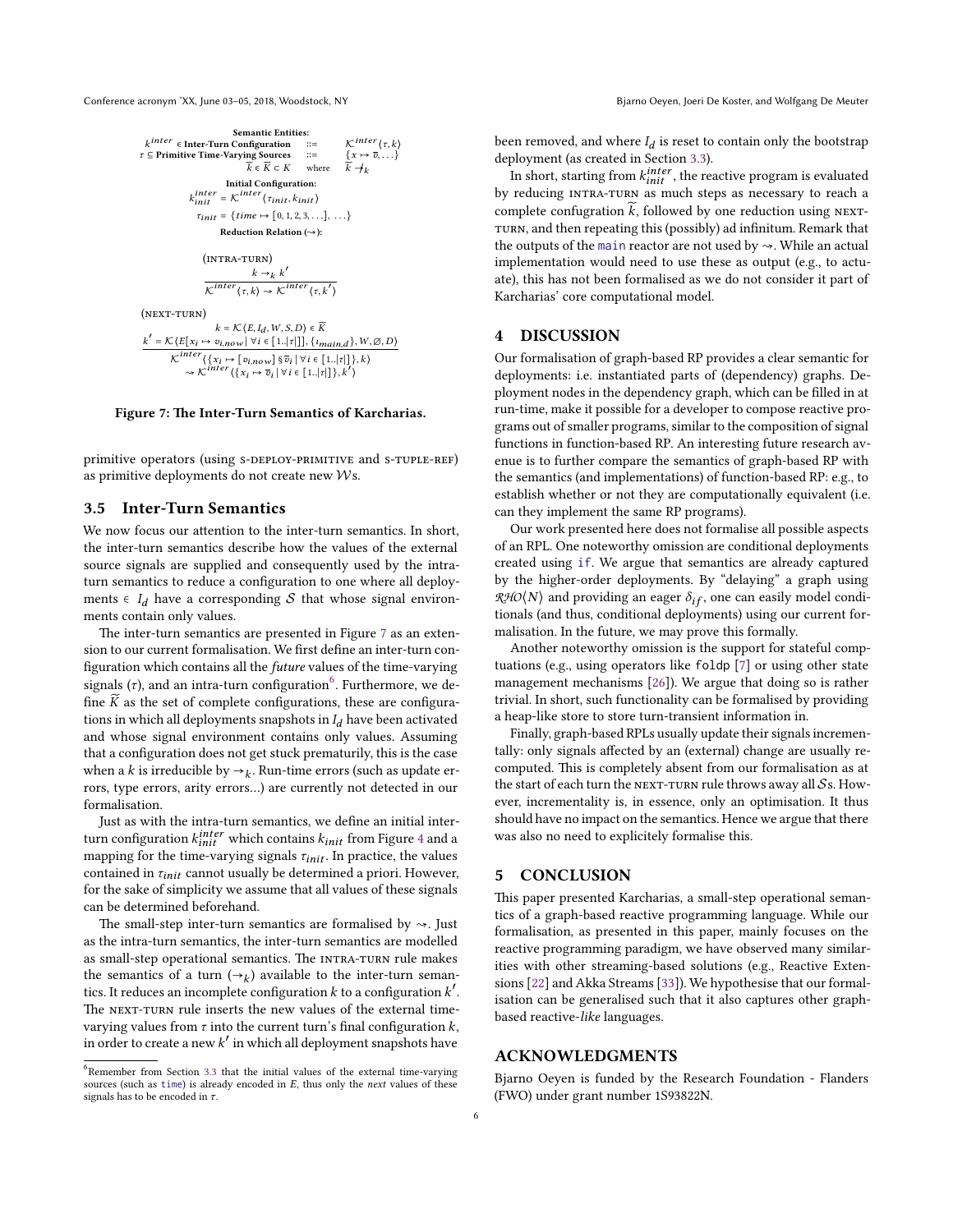A Graph-Based Formal Semantics of Reactive Programming from First Principles Conference acronym 'XX, June 03-05, 2018, Woodstock, NY

#### **REFERENCES**

- <span id="page-6-12"></span>[1] Patrick Bahr, Christian Uldal Graulund, and Rasmus Ejlers Møgelberg. 2021. Diamonds are not forever: liveness in reactive programming with guarded recursion. *Proc. ACM Program. Lang.* 5, POPL (2021), 1–28. <https://doi.org/10.1145/3434283>
- <span id="page-6-0"></span>[2] Engineer Bainomugisha, Andoni Lombide Carreton, Tom Van Cutsem, Stijn Mostinckx, and Wolfgang De Meuter. 2013. A survey on reactive programming. *ACM Comput. Surv.* 45, 4 (2013), 52:1–52:34. [https://doi.org/10.1145/2501654.](https://doi.org/10.1145/2501654.2501666) [2501666](https://doi.org/10.1145/2501654.2501666)
- <span id="page-6-21"></span>[3] Andoni Lombide Carreton, Stijn Mostinckx, Tom Van Cutsem, and Wolfgang De Meuter. 2010. Loosely-Coupled Distributed Reactive Programming in Mobile Ad Hoc Networks. In *Objects, Models, Components, Patterns, 48th International Conference, TOOLS 2010, Málaga, Spain, June 28 - July 2, 2010. Proceedings (Lecture Notes in Computer Science)*, Jan Vitek (Ed.), Vol. 6141. Springer, 41–60. [https://doi.org/10.1007/978-3-642-13953-6\\_3](https://doi.org/10.1007/978-3-642-13953-6_3)
- <span id="page-6-3"></span>[4] Guerric Chupin and Henrik Nilsson. 2019. Functional Reactive Programming, restated. In *Proceedings of the 21st International Symposium on Principles and Practice of Programming Languages, PPDP 2019, Porto, Portugal, October 7-9, 2019*, Ekaterina Komendantskaya (Ed.). ACM, 7:1–7:14. [https://doi.org/10.1145/3354166.](https://doi.org/10.1145/3354166.3354172) [3354172](https://doi.org/10.1145/3354166.3354172)
- <span id="page-6-5"></span>[5] Gregory H. Cooper and Shriram Krishnamurthi. 2006. Embedding Dynamic Dataflow in a Call-by-Value Language. In *Programming Languages and Systems, 15th European Symposium on Programming, ESOP 2006, Held as Part of the Joint European Conferences on Theory and Practice of Software, ETAPS 2006, Vienna, Austria, March 27-28, 2006, Proceedings (Lecture Notes in Computer Science)*, Peter Sestoft (Ed.), Vol. 3924. Springer, 294–308. [https://doi.org/10.1007/11693024\\_20](https://doi.org/10.1007/11693024_20)
- <span id="page-6-6"></span>[6] Antony Courtney. 2001. Frappé: Functional Reactive Programming in Java. In *Practical Aspects of Declarative Languages, Third International Symposium, PADL 2001, Las Vegas, Nevada, USA, March 11-12, 2001, Proceedings (Lecture Notes in Computer Science)*, I. V. Ramakrishnan (Ed.), Vol. 1990. Springer, 29–44. [https:](https://doi.org/10.1007/3-540-45241-9_3) [//doi.org/10.1007/3-540-45241-9\\_3](https://doi.org/10.1007/3-540-45241-9_3)
- <span id="page-6-31"></span>[7] Evan Czaplicki and Stephen Chong. 2013. Asynchronous functional reactive programming for GUIs. In *ACM SIGPLAN Conference on Programming Language Design and Implementation, PLDI '13, Seattle, WA, USA, June 16-19, 2013*, Hans-Juergen Boehm and Cormac Flanagan (Eds.). ACM, 411–422. [https://doi.org/10.](https://doi.org/10.1145/2491956.2462161) [1145/2491956.2462161](https://doi.org/10.1145/2491956.2462161)
- <span id="page-6-30"></span>[8] N.G de Bruijn. 1972. Lambda calculus notation with nameless dummies, a tool for automatic formula manipulation, with application to the Church-Rosser theorem. *Indagationes Mathematicae (Proceedings)* 75, 5 (1972), 381–392. [https:](https://doi.org/10.1016/1385-7258(72)90034-0) [//doi.org/10.1016/1385-7258\(72\)90034-0](https://doi.org/10.1016/1385-7258(72)90034-0)
- <span id="page-6-19"></span>[9] Sam Van den Vonder, Thierry Renaux, Bjarno Oeyen, Joeri De Koster, and Wolfgang De Meuter. 2020. Tackling the Awkward Squad for Reactive Programming: The Actor-Reactor Model. In *34th European Conference on Object-Oriented Programming, ECOOP 2020, November 15-17, 2020, Berlin, Germany (Virtual Conference) (LIPIcs)*, Robert Hirschfeld and Tobias Pape (Eds.), Vol. 166. Schloss Dagstuhl - Leibniz-Zentrum für Informatik, 19:1–19:29. [https://doi.org/10.4230/](https://doi.org/10.4230/LIPIcs.ECOOP.2020.19) [LIPIcs.ECOOP.2020.19](https://doi.org/10.4230/LIPIcs.ECOOP.2020.19)
- <span id="page-6-16"></span>[10] Joscha Drechsler, Ragnar Mogk, Guido Salvaneschi, and Mira Mezini. 2018. Thread-safe reactive programming. *Proc. ACM Program. Lang.* 2, OOPSLA (2018), 107:1–107:30. <https://doi.org/10.1145/3276477>
- <span id="page-6-1"></span>[11] Conal Elliott and Paul Hudak. 1997. Functional Reactive Animation. In *Proceedings of the 1997 ACM SIGPLAN International Conference on Functional Programming (ICFP '97), Amsterdam, The Netherlands, June 9-11, 1997*, Simon L. Peyton Jones, Mads Tofte, and A. Michael Berman (Eds.). ACM, 263–273. [https:](https://doi.org/10.1145/258948.258973) [//doi.org/10.1145/258948.258973](https://doi.org/10.1145/258948.258973)
- <span id="page-6-28"></span>[12] Matthias Felleisen, Robert Bruce Findler, and Matthew Flatt. 2009. *Semantics Engineering with PLT Redex*. MIT Press, London, England.
- <span id="page-6-29"></span>[13] Cormac Flanagan, Amr Sabry, Bruce F. Duba, and Matthias Felleisen. 1993. The Essence of Compiling with Continuations. In *Proceedings of the ACM SIGPLAN'93 Conference on Programming Language Design and Implementation (PLDI), Albuquerque, New Mexico, USA, June 23-25, 1993*, Robert Cartwright (Ed.). ACM, 237–247. <https://doi.org/10.1145/155090.155113>
- <span id="page-6-11"></span>[14] John Hughes. 2000. Generalising monads to arrows. *Sci. Comput. Program.* 37, 1-3 (2000), 67–111. [https://doi.org/10.1016/S0167-6423\(99\)00023-4](https://doi.org/10.1016/S0167-6423(99)00023-4)
- <span id="page-6-18"></span>[15] Daniel Ignatoff, Gregory H. Cooper, and Shriram Krishnamurthi. 2006. Crossing State Lines: Adapting Object-Oriented Frameworks to Functional Reactive Languages. In *Functional and Logic Programming, 8th International Symposium, FLOPS 2006, Fuji-Susono, Japan, April 24-26, 2006, Proceedings (Lecture Notes in Computer Science)*, Masami Hagiya and Philip Wadler (Eds.), Vol. 3945. Springer, 259–276. [https://doi.org/10.1007/11737414\\_18](https://doi.org/10.1007/11737414_18)
- <span id="page-6-24"></span>[16] Wolfgang Jeltsch. 2014. Categorical Semantics for Functional Reactive Programming with Temporal Recursion and Corecursion. In *Proceedings 5th Workshop on Mathematically Structured Functional Programming, MSFP@ETAPS 2014, Grenoble, France, 12 April 2014 (EPTCS)*, Paul Blain Levy and Neel Krishnaswami (Eds.), Vol. 153. 127–142. <https://doi.org/10.4204/EPTCS.153.9>
- [17] Christopher T King. 2008. An axiomatic semantics for functional reactive pro*gramming*. Ph.D. Dissertation. Worcester Polytechnic Institute.
- <span id="page-6-25"></span>[18] Neelakantan R. Krishnaswami and Nick Benton. 2011. Ultrametric Semantics of Reactive Programs. In *Proceedings of the 26th Annual IEEE Symposium on Logic in Computer Science, LICS 2011, June 21-24, 2011, Toronto, Ontario, Canada*. IEEE Computer Society, 257–266. <https://doi.org/10.1109/LICS.2011.38>
- <span id="page-6-22"></span>[19] Adriaan Leijnse. 2020. An introduction to Denotative Continuous Spacetime Programming. [https://2020.splashcon.org/details/rebls-2020-papers/8/An-](https://2020.splashcon.org/details/rebls-2020-papers/8/An-Introduction-to-Denotative-Continuous-Spacetime-Programming-Work-in-Progress-)[Introduction-to-Denotative-Continuous-Spacetime-Programming-Work-in-](https://2020.splashcon.org/details/rebls-2020-papers/8/An-Introduction-to-Denotative-Continuous-Spacetime-Programming-Work-in-Progress-)[Progress-](https://2020.splashcon.org/details/rebls-2020-papers/8/An-Introduction-to-Denotative-Continuous-Spacetime-Programming-Work-in-Progress-)
- <span id="page-6-10"></span>[20] Hai Liu and Paul Hudak. 2007. Plugging a Space Leak with an Arrow. *Electron. Notes Theor. Comput. Sci.* 193 (2007), 29–45. [https://doi.org/10.1016/j.entcs.2007.](https://doi.org/10.1016/j.entcs.2007.10.006) [10.006](https://doi.org/10.1016/j.entcs.2007.10.006)
- <span id="page-6-14"></span>[21] Ingo Maier and Martin Odersky. 2012. Deprecating the Observer Pattern with Scala.React. (2012), 20. <http://infoscience.epfl.ch/record/176887>
- <span id="page-6-32"></span>[22] Erik Meijer. 2010. Reactive Extensions (Rx): Curing Your Asynchronous Programming Blues. In *ACM SIGPLAN Commercial Users of Functional Programming* (Baltimore, Maryland) *(CUFP '10)*. Association for Computing Machinery, New York, NY, USA, Article 11, 1 pages. <https://doi.org/10.1145/1900160.1900173>
- <span id="page-6-8"></span>[23] Leo A. Meyerovich, Arjun Guha, Jacob P. Baskin, Gregory H. Cooper, Michael Greenberg, Aleks Bromfield, and Shriram Krishnamurthi. 2009. Flapjax: a programming language for Ajax applications. In *Proceedings of the 24th Annual ACM SIGPLAN Conference on Object-Oriented Programming, Systems, Languages, and Applications, OOPSLA 2009, October 25-29, 2009, Orlando, Florida, USA*, Shail Arora and Gary T. Leavens (Eds.). ACM, 1–20. [https://doi.org/10.1145/1640089.](https://doi.org/10.1145/1640089.1640091) [1640091](https://doi.org/10.1145/1640089.1640091)
- <span id="page-6-2"></span>[24] Henrik Nilsson, Antony Courtney, and John Peterson. 2002. Functional Reactive Programming, Continued. In *Proceedings of the 2002 ACM SIGPLAN Workshop on Haskell* (Pittsburgh, Pennsylvania) *(Haskell '02)*. Association for Computing Machinery, New York, NY, USA, 51–64. <https://doi.org/10.1145/581690.581695>
- <span id="page-6-26"></span>[25] Bjarno Oeyen, Sam Van den Vonder, and Wolfgang De Meuter. 2020. Reactive sorting networks. In *REBLS 2020: Proceedings of the 7th ACM SIGPLAN International Workshop on Reactive and Event-Based Languages and Systems, Virtual Event, USA, November 16, 2020*. ACM, 38–50. [https://doi.org/10.1145/3427763.](https://doi.org/10.1145/3427763.3428316) [3428316](https://doi.org/10.1145/3427763.3428316)
- <span id="page-6-27"></span>[26] Bjarno Oeyen, Sam Van den Vonder, and Wolfgang De Meuter. 2021. Trampoline variables: a general method for state accumulation in reactive programming. In *REBLS 2021: Proceedings of the 8th ACM SIGPLAN International Workshop on Reactive and Event-Based Languages and Systems, Chicago, IL, USA, 18 October 2021*, Louis Mandel (Ed.). ACM, 27–40. <https://doi.org/10.1145/3486605.3486787>
- <span id="page-6-4"></span>[27] Ivan Perez, Manuel Bärenz, and Henrik Nilsson. 2016. Functional reactive programming, refactored. In *Proceedings of the 9th International Symposium on Haskell, Haskell 2016, Nara, Japan, September 22-23, 2016*, Geoffrey Mainland (Ed.). ACM, 33–44. <https://doi.org/10.1145/2976002.2976010>
- <span id="page-6-7"></span>[28] Guido Salvaneschi, Gerold Hintz, and Mira Mezini. 2014. REScala: bridging between object-oriented and functional style in reactive applications. In *13th International Conference on Modularity, MODULARITY '14, Lugano, Switzerland, April 22-26, 2014*, Walter Binder, Erik Ernst, Achille Peternier, and Robert Hirschfeld (Eds.). ACM, 25–36. <https://doi.org/10.1145/2577080.2577083>
- <span id="page-6-15"></span>[29] Kensuke Sawada and Takuo Watanabe. 2016. Emfrp: a functional reactive programming language for small-scale embedded systems. In *Companion Proceedings of the 15th International Conference on Modularity, Málaga, Spain, March 14 - 18, 2016*, Lidia Fuentes, Don S. Batory, and Krzysztof Czarnecki (Eds.). ACM, 36–44. <https://doi.org/10.1145/2892664.2892670>
- <span id="page-6-13"></span>[30] Neil Sculthorpe and Henrik Nilsson. 2009. Safe functional reactive programming through dependent types. In *Proceeding of the 14th ACM SIGPLAN international conference on Functional programming, ICFP 2009, Edinburgh, Scotland, UK, August 31 - September 2, 2009*, Graham Hutton and Andrew P. Tolmach (Eds.). ACM, 23–34. <https://doi.org/10.1145/1596550.1596558>
- <span id="page-6-20"></span>[31] Kazuhiro Shibanai and Takuo Watanabe. 2018. Distributed functional reactive programming on actor-based runtime. In *Proceedings of the 8th ACM SIG-PLAN International Workshop on Programming Based on Actors, Agents, and Decentralized Control, AGERE!@SPLASH 2018, Boston, MA, USA, November 5, 2018*, Joeri De Koster, Federico Bergenti, and Juliana Franco (Eds.). ACM, 13–22. <https://doi.org/10.1145/3281366.3281370>
- <span id="page-6-17"></span>[32] Artur Sterz, Matthias Eichholz, Ragnar Mogk, Lars Baumgärtner, Pablo Graubner, Matthias Hollick, Mira Mezini, and Bernd Freisleben. 2021. ReactiFi: Reactive Programming of Wi-Fi Firmware on Mobile Devices. *Art Sci. Eng. Program.* 5, 2 (2021), 4. <https://doi.org/10.22152/programming-journal.org/2021/5/4>
- <span id="page-6-33"></span>[33] Typesafe, inc. [n.d.]. Akka: Build concurrent, distributed, and resilient messagedriven applications for Java and scala. <https://akka.io/>
- <span id="page-6-9"></span>[34] Zhanyong Wan and Paul Hudak. 2000. Functional reactive programming from first principles. In *Proceedings of the 2000 ACM SIGPLAN Conference on Programming Language Design and Implementation (PLDI), Vancouver, Britith Columbia, Canada, June 18-21, 2000*, Monica S. Lam (Ed.). ACM, 242–252. [https://doi.org/](https://doi.org/10.1145/349299.349331) [10.1145/349299.349331](https://doi.org/10.1145/349299.349331)
- <span id="page-6-23"></span>[35] Zhanyong Wan, Walid Taha, and Paul Hudak. 2002. Event-Driven FRP. In *Practical Aspects of Declarative Languages, 4th International Symposium, PADL 2002, Portland, OR, USA, January 19-20, 2002, Proceedings (Lecture Notes in Computer Science)*, Shriram Krishnamurthi and C. R. Ramakrishnan (Eds.), Vol. 2257.